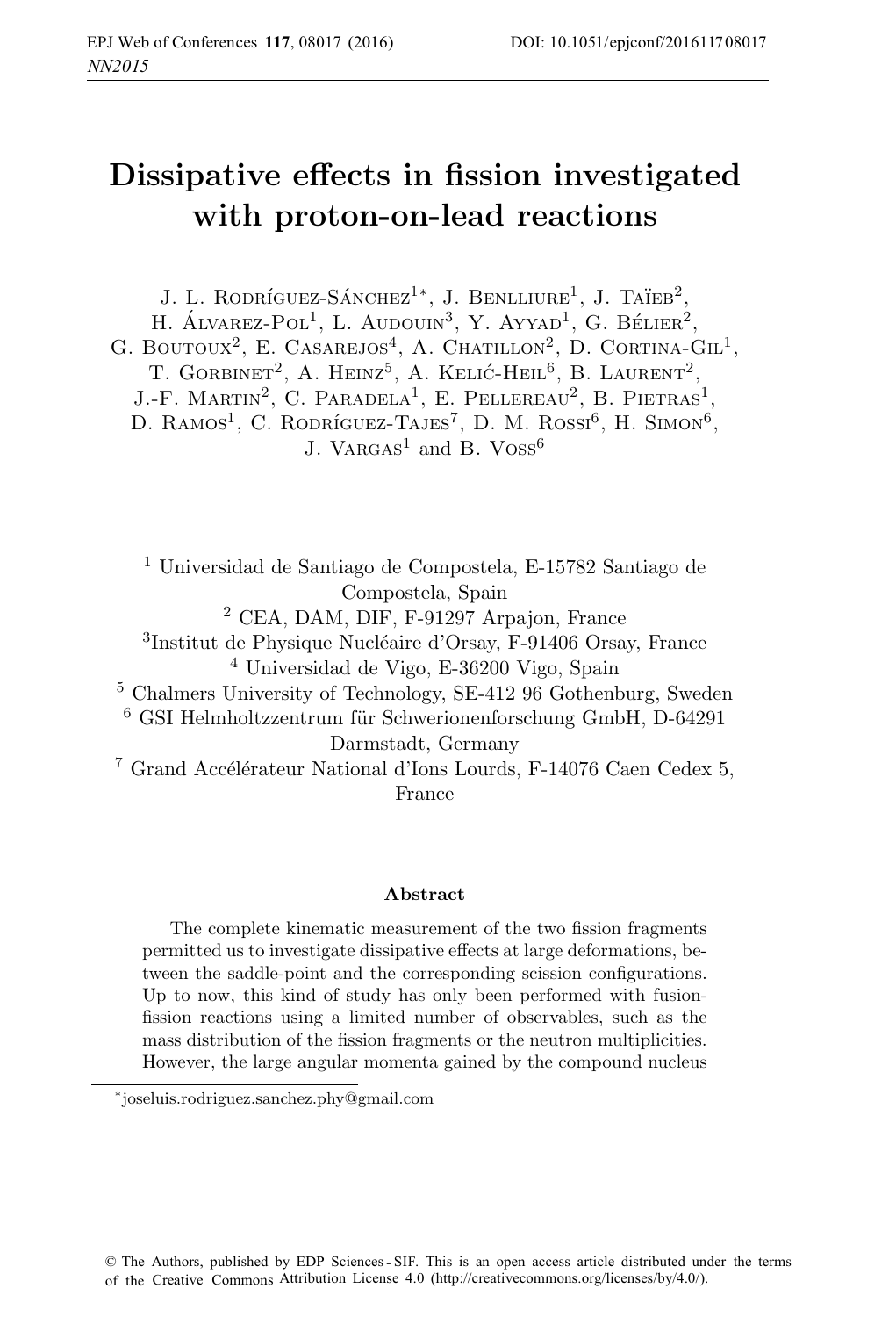could affect the conclusions drawn from such experiments. In this work, the use of spallation reactions, where the fissioning systems are produced with low angular momentum, small deformations and high excitation energies, favors the study of dissipation, and allowed us to define new observables, such as postscission neutron multiplicities and the neutron excess of the final fission fragments as a function of the atomic number of the fissioning system. These new observables are used to investigate the dissipation at large deformations.

# **1 Introduction**

It is known that the gross features of a fissioning system can be described in terms of a small number of parameters, the so-called collective degrees of freedom, where the dissipation represents the average effect of the interactions between the collective and intrinsic degrees of freedom. In this picture, the interaction between these degrees of freedom results in a the fluctuating force acting on the collective dynamics, which in effect causes the diffusion of the dynamical coordinates (elongation, mass asymmetry, etc.) [1].

However, other questions such as the onset of dissipation and the temperature or deformation dependences of the dissipation parameter are still under debate [2]. A systematic study was carried out by Thoennessen et al. [3] to find the threshold excitation energy at which the statistical model starts losing its validity. Their work opened up the problem of understanding the properties of nuclear dissipation and its dependence on the excitation energy. It was found that the ratio of the threshold temperature (T*threshold*) and the temperature-dependent fission barrier  $(B_f)$  is independent of the mass of the fissioning nucleus and equal to 0.26. The authors suggested that this could reflect an onset of dissipation with increasing temperature. According to this conclusion, Hofman and collaborators [4] found an analytical expression for the temperature dependence of dissipation from the study of the  $\gamma$ -ray multiplicities associated with several fusion-fission and quasifission reactions. However, the authors of Ref. [5] showed that this systematic behaviour could be explained without assuming an onset of dissipation effects or a temperature dependence of it. This work also pointed out that the reason why the statistical model fails to reproduce the experimental data for  $T_{threshold}/B_f > 0.26$  is that at that point the dynamical delay time starts to be larger than the decay time predicted by the statistical model. Similar conclusions were also found by Lestone et al. [6,7], who were able to describe evaporation and fission cross sections as well as light-charged particles multiplicities of fusion reactions considering a temperature independence of the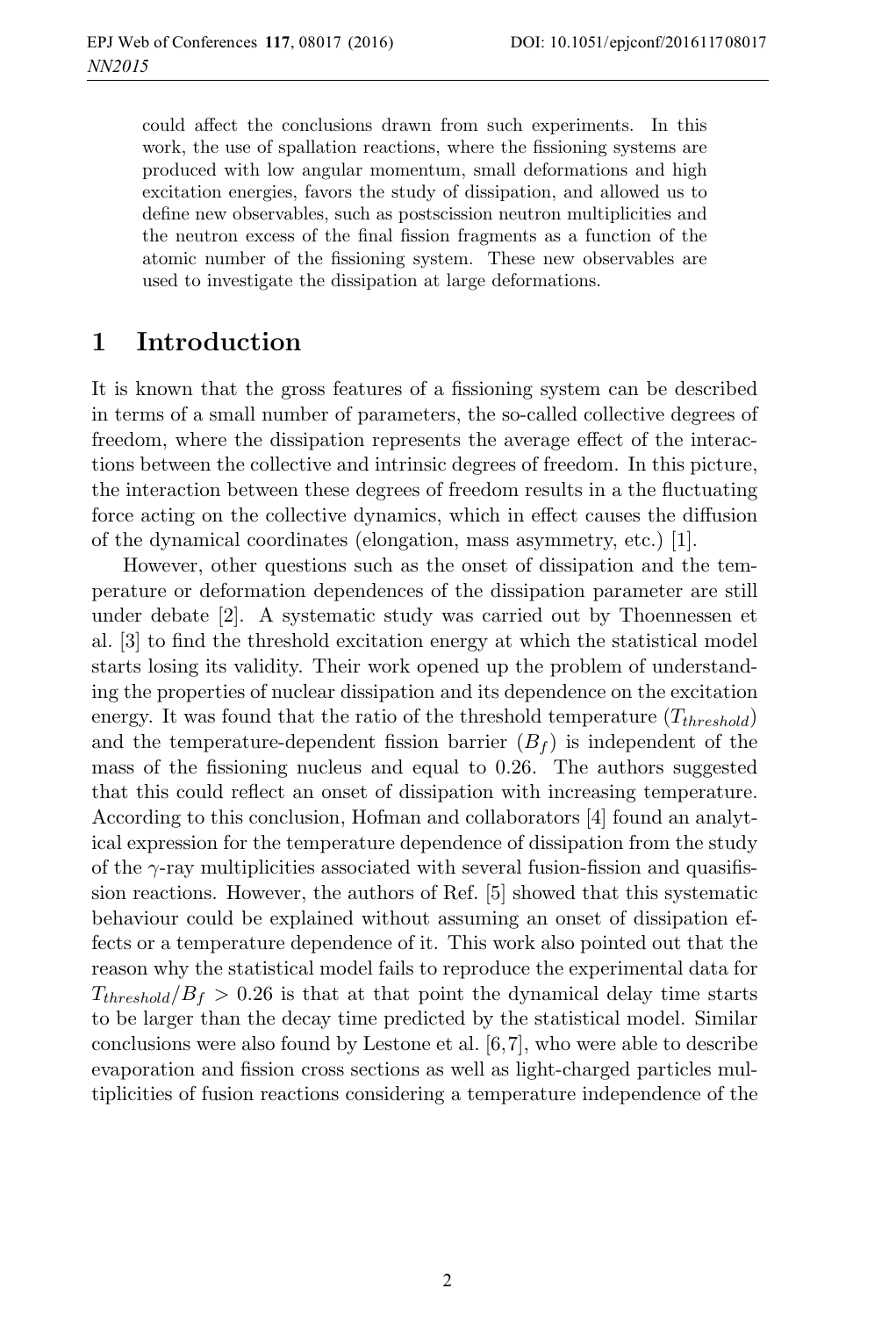dissipation parameter.

Recently, Jurado et al. [8], Schmitt et al. [9], and Ayyad et al. [10,11] investigated dissipative effects in fission by using spallation and fragmentation reactions. In these works, both fission fragments were measured with a novel experimental approach [12], similar to the one used in this work [13], which allowed to investigate observables sensitive to dissipation at small deformations, such as the total and partial fission cross sections, and the width of the charge distribution of the fission fragments. The authors demonstrated that dissipative and transient time effects are needed to describe the data, leading to a constant value of the reduced dissipation parameter at small deformations of  $\beta = 4.5 \times 10^{21} \text{ s}^{-1}$ . Moreover, the overall good description of the data also validated the conclusions on the temperature independence of the dissipation parameter. These conclusions, obtained with respect to the magnitude and temperature independence of the reduced dissipation parameter at small deformations, were also confirmed by us investigating the same observables [14, 15].

On the other hand, recent works concerning the study of  $\gamma$ -ray multiplicities in fusion-fission reactions were interpreted assuming a deformation dependence of dissipation instead of a temperature dependence. Using this hypothesis, Shaw and collaborators [16] were able to reproduce the  $\gamma$ -ray multiplicity emitted in the fission process of <sup>240</sup>Cf at different energies by using a value of  $\gamma_{ground-saddle} = 2$  inside the saddle point, and of  $\gamma_{saddle-scission} = 5 - 10$  beyond the saddle point <sup>1</sup>. Diószegi and coworkers [17] were able to investigate dissipation at small and large deformations by separating the presaddle and the saddle-to-scission  $\gamma$ -ray components. They used evaporation-residue cross sections of the reaction  ${}^{9}F$  $+$   $\mathrm{^{181}Ta}$  at 161 and 181 MeV to determine the dissipative parameter up to the saddle point,  $\gamma_{ground-saddle} = 3$ . Fixing this value of the dissipation coefficient at the saddle-point deformation, they varied the dissipation coefficient from saddle to scission to reproduce the  $\gamma$ -ray multiplicities obtaining γ*saddle*−*scission* = 10. Such a deformation dependence with very low values of dissipation for compact shapes up to the saddle point seems to be compatible with the results obtained by Fröbrich and collaborators [18]. These authors analyzed the prescission neutron multiplicities and fission probabilities with one-dimensional Langevin calculations, coupled to a statistical evaporation code. They found that the experimental observables could only

<sup>&</sup>lt;sup>1</sup>Note that  $\gamma_i$  (where the subscript i denotes ground-saddle or saddle-scission) is related with the reduced dissipation parameter according to  $\gamma_i = \beta_i/2\omega$ , being  $\omega$  the frequency of the inverted oscillator potential at the saddle point.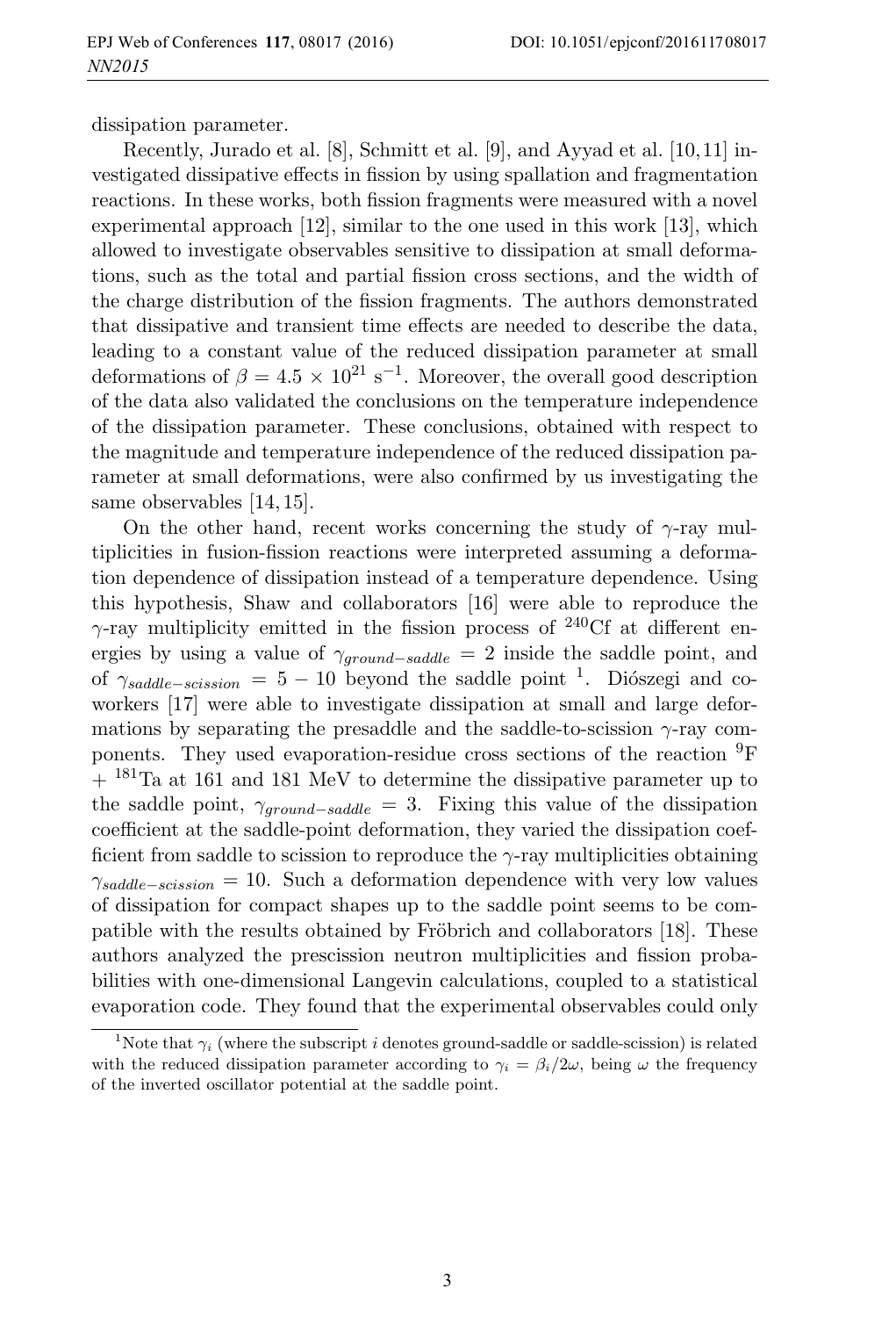be described with a deformation-dependent dissipative parameter by considering a constant value  $\beta_{ground-saddle} = 2 \times 10^{21} \text{ s}^{-1}$  at small deformations, and a linear increase with deformation when the fissioning system descends from the saddle to the scission point.

In order to contribute to this discussion, we take advantage of the complete characterization of both fission fragments produced in proton-induced fission reactions on <sup>208</sup>Pb at 500A MeV. The measurement was performed by using the SOFIA setup [19,20] mounted at the GSI facilities. The inverse kinematics used in this experiment gave us, for the first time, access to the determination of the velocities, atomic and mass numbers of both fission fragments [13] simultaneously. With these measurements, we can define observables sensitive to dissipation, such as the neutron excess of the fission fragments, constraining the value of the dissipation parameter at large deformations by using model calculations.

# **2 Model calculations**

The calculations were done by using the code INCL4.6 [21] to describe the first stage of the reaction induced by energetic protons according to the intranuclear cascade approach. The deexcitation of the resulting remnants was described by employing the code ABLA07 [22]. This statistical code describes the emission of  $\gamma$ -rays, neutrons, light-charged particles and intermediate-mass fragments (IMFs) according to the Weisskopf formalism [23], which provides a good description of the evaporation residues produced in spallation and fragmentation reactions of nuclei from iron to uranium [21, 24–26]. The fission decay width is described by an analytical approximation of the solution of the Fokker-Planck equation, describing fission as a diffusion process across the fission barrier [27]. Fission barriers are calculated according to the finite-range liquid-drop model of Sierk [28]. Finally, if fission is reached, the mass- and atomic-number distributions of the fission fragments are described by the semiempirical model proposed in Ref. [29].

In order to include the fission dynamics beyond the saddle point, the saddle-to-scission time, needed by the fissioning system to descend from the saddle to the scission point, can be compared with the statistical evaporation time obtained from the neutron decay width. If the saddle-to-scission time of the fissioning system is longer than the statistical evaporation time, the fissioning system could emit neutrons during that phase, increasing the prescission neutron multiplicities. With the aim of introducing these dy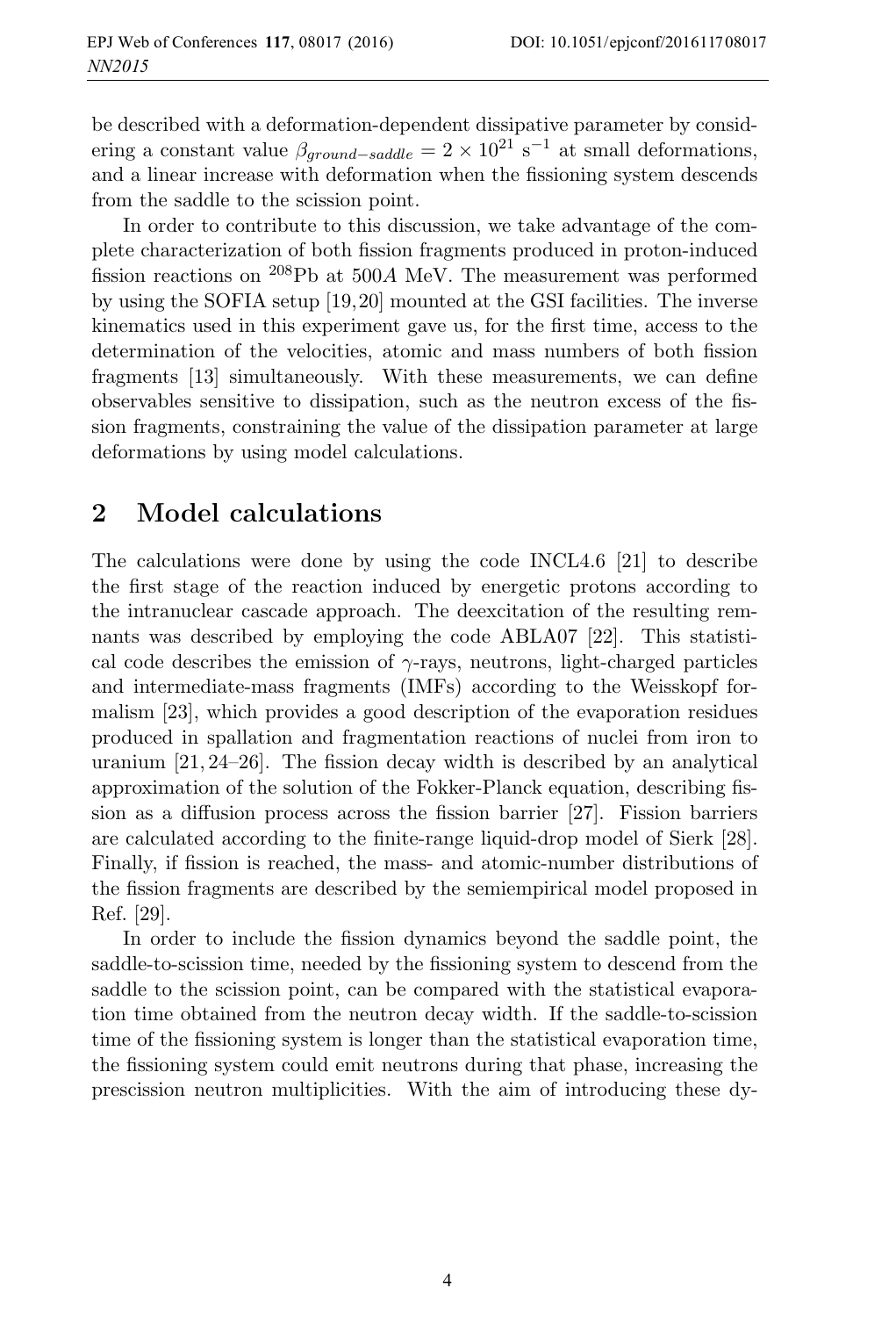namical effects in our calculations, we have used the pioneering theoretical model proposed by Hofmann and Nix [30], who found an analytical solution of the average saddle-to-scission time based on the dynamical picture of Kramers [31]. Following this formalism, the average saddle-to-scission dissipative time  $(\tau_{ssc})$  can be calculated according to:

$$
\tau_{ssc} = \left( \left[ 1 + \left( \frac{\beta}{2\omega_0} \right)^2 \right]^{1/2} + \frac{\beta}{2\omega_0} \right) \tau_{ssc}^0 \tag{1}
$$

where  $\omega_0$  is the frecuency of the inverted oscillator potencial at the saddle point,  $\beta$  is the reduced dissipation parameter, and  $\tau_{ssc}^0$  is the saddle-toscission statistical time.

#### **3 Results**

The complete kinematic measurement of the two fission fragments was used to reconstruct the postscission neutron multiplicities using an indirect method based on the Wilkins model [32]. The resulting postscission neutron multiplicities are displayed in Fig. 1 as a function of the atomic number of the fissioning system. This observable is compared with different model calculations: assuming no evaporation of particles between the saddle and scission points (dotted lines), calculations based on the saddle-to-scission statistical time  $\tau_{ssc}^0$  (long-dashed line), and calculations based on Eq. 1 with a dissipation parameter of  $\beta = 18 \times 10^{21} \text{ s}^{-1}$  (dot-long-dashed line). The latter calculation is displayed to show the sensitivity of this observable to dissipative effects.

From the comparison of the neutron multiplicities with our calculations, one can see that, as expected, the saddle-to-scission dissipative effects do not affect the postscission neutron multiplicities because the multiplicities seem to be very similar for all the fissioning systems. Thus, these results indicate us that the neutron excess of the two final fission fragments could be as sensitive to dissipation at large deformation as the prescission neutron multiplicities. Therefore, we propose using this observable as a function of the atomic number of the fissioning system. As demonstrated in Ref. [13], the neutron excess as a function of the atomic number of the fission fragments provides important information on the partition of the excitation energy between the two fission fragments at scission. However, the neutron excess as a function of the atomic number of the fissioning system should help us to obtain information on the saddle-to-scission dynamics.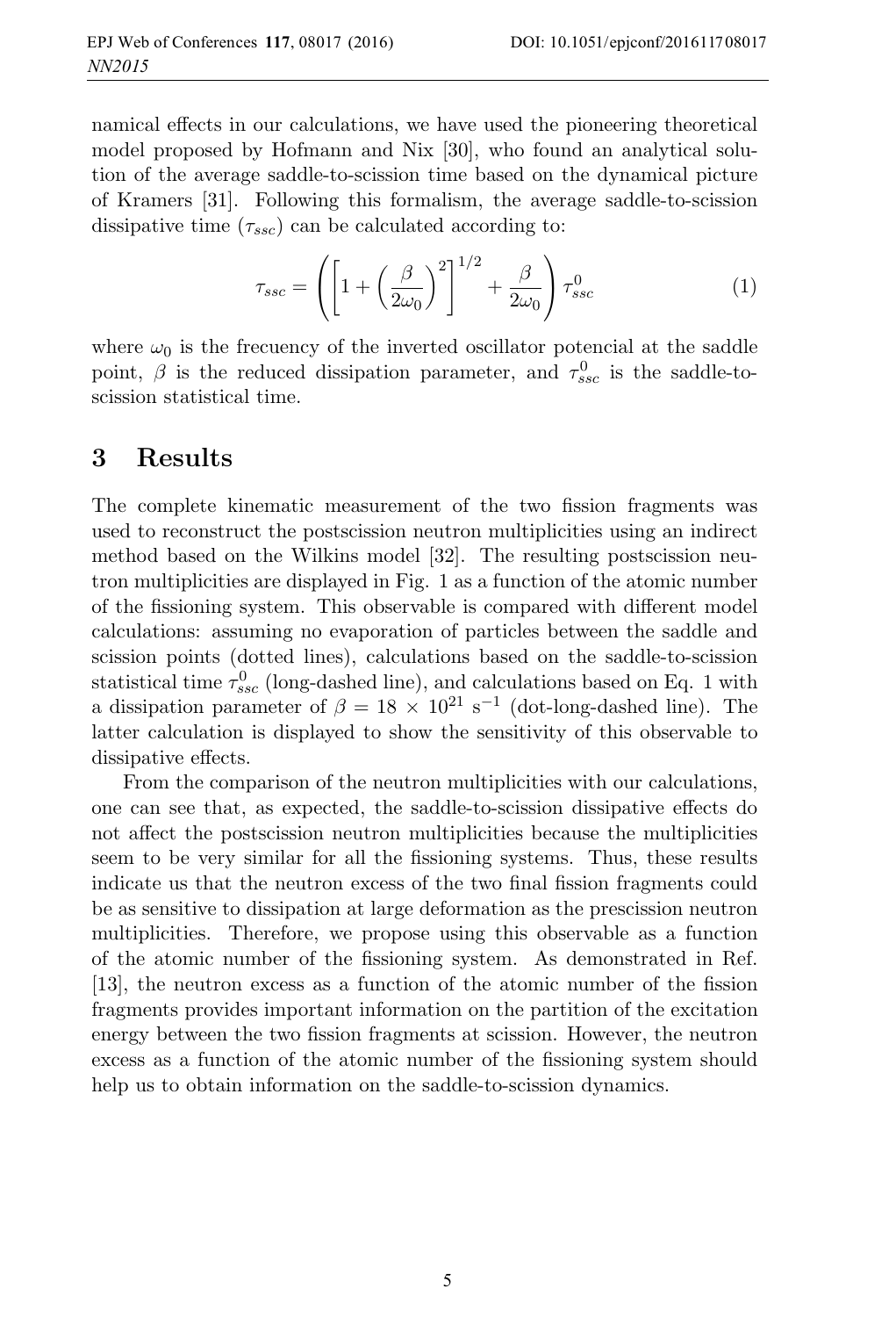

Figure 1: (Color online) The postscission neutron multiplicities are compared with different model calculations (lines).

The average neutron excess of the fission fragments, obtained in Ref. [13], is displayed as a function of the atomic number of the fissioning nuclei in Fig. 2 for the reaction  $^{208}Pb + p$  at 500A MeV. In the figure, we also compare the neutron excess with our previous model calculations. First, the average neutron excess is compared with a calculation assuming the saddleto-scission statistical time  $\tau_{ssc}^0$  (long-dashed line). As can be observed, this calculation clearly overestimates the neutron excess for the lightest fissioning systems. This overestimation indicates the need for dissipation at high excitation energies where the statistical evaporation time is comparable to the time needed by the fissioning nucleus to descend from the saddle point to scission. Therefore, we also compare the data with dissipative calculations based on Eq. 1, assuming a reduced dissipation parameter  $\beta$  of 4.5  $\times$  10<sup>21</sup> s<sup>-1</sup> (short-dashed line), 6.5  $\times$  10<sup>21</sup> s<sup>-1</sup> (solid line), and 18  $\times$  10<sup>21</sup> (dot-long-dashed line)  $s^{-1}$ . As can be seen in the figure, the calculation considering a reduced dissipation parameter of  $4.5 \times 10^{21}$  s<sup>-1</sup> (short-dashed line) or  $6.5 \times 10^{21} \text{ s}^{-1}$  (solid line) can describe the average neutron excess for all the fissioning systems. These results could indicate that the dissipation parameter does not depend on deformation because, in our previous works, we have determined a dissipation parameter of  $(4.5 \pm 1.0) \times 10^{21} \text{ s}^{-1}$ at small deformations [14, 15].

Our results seem to contradict most of the works performed with fusionfission reactions [16–18, 33–35], where a deformation-dependent dissipation parameter was claimed to describe the prescission particle multiplicities.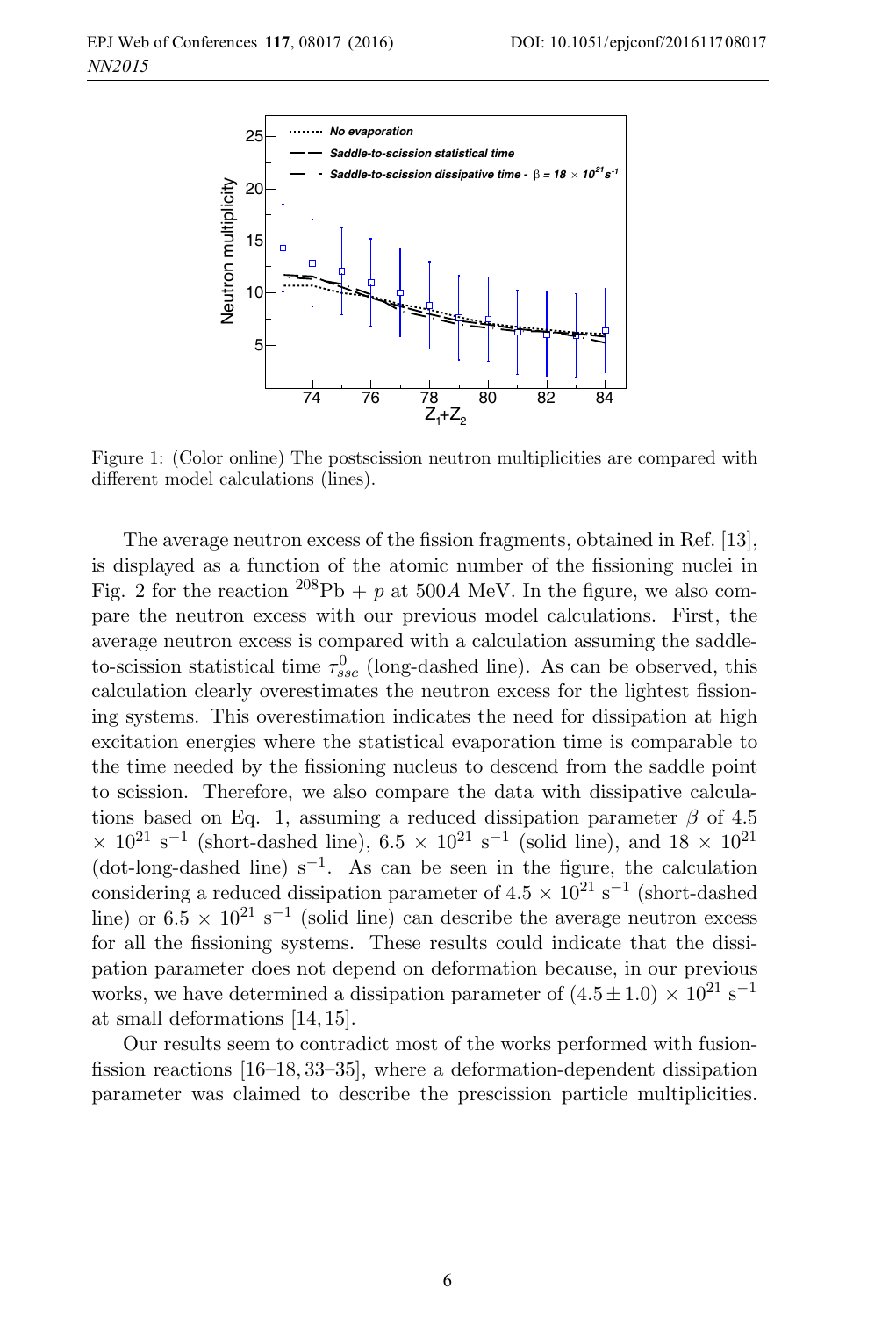However, the conclusions obtained using fusion-fission reactions could be affected by the initial conditions of the compound nucleus and by the fact that several independent observables are needed for constraining the dissipation parameter accurately.



Figure 2: (Color online) The average neutron excess of the final fission fragments produced in the reaction  $^{208}Pb + p$  at 500A MeV (solid circles) is compared to different model calculations (lines).

#### **4 Conclusions**

The complete kinematics measurement of the fission fragments produced in the reaction <sup>208</sup>Pb(500A MeV) + p was used to reconstruct the average postscission neutron multiplicities. This observable, together with the average neutron excess of the final fission fragments, were displayed as a function of the atomic number of the fissioning nucleus to investigate dissipative effects at large deformations. The comparison of different model calculations with these observables shows that the neutron excess is more sensitive to dissipative effects than the average postscission neutron multiplicities. The higher accuracy of the neutron excess allowed us to determine the value of the dissipation parameter at large deformations, obtaining a value of the reduced dissipation parameter of  $\beta_{saddle-scission} = (6.5 \pm 2.5) \times 10^{21} \text{ s}^{-1}$ . Taking its uncertainty into account, this value is in agreement with the value of the reduced dissipation parameter obtained at small deformations,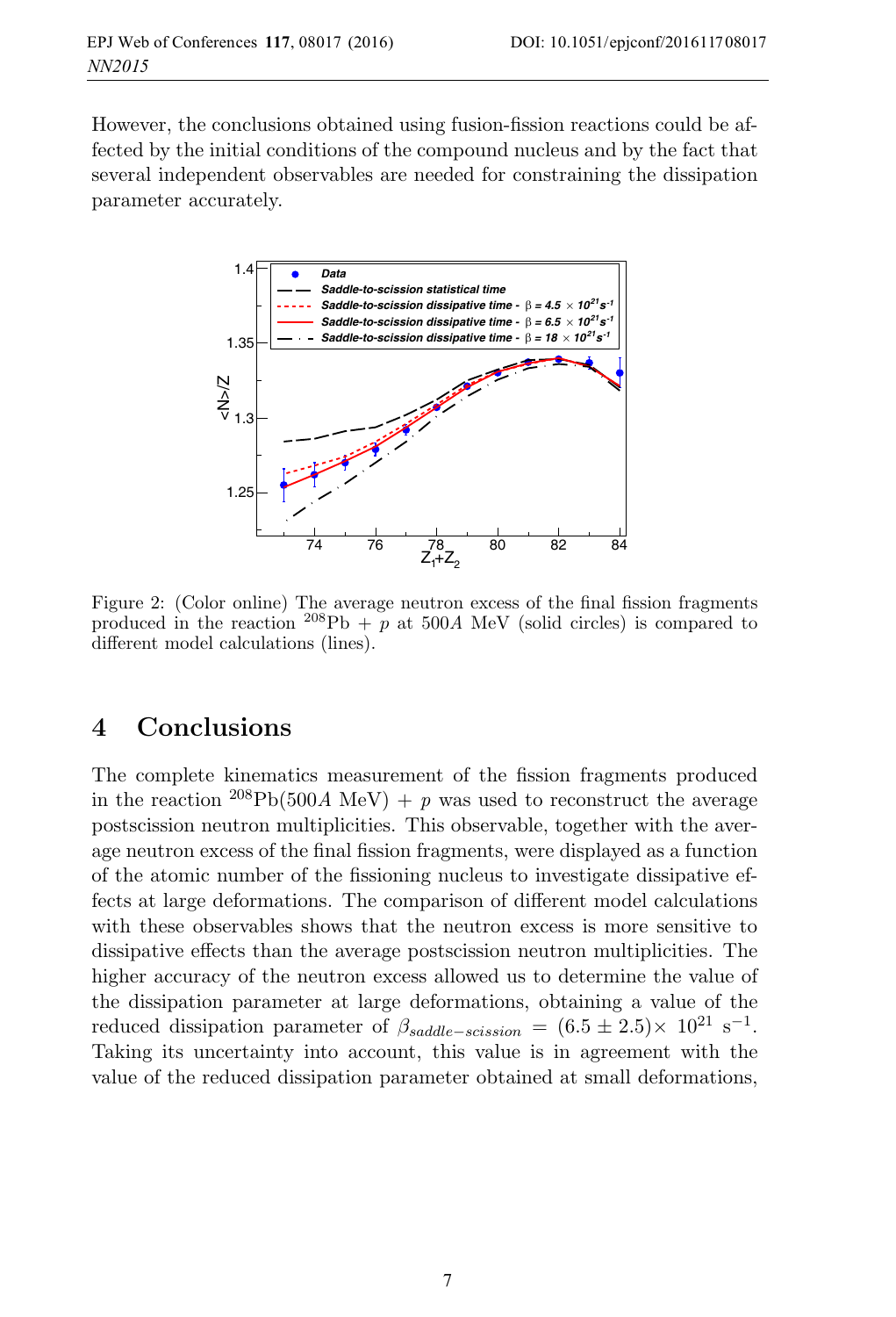$\beta_{around-saddle} = (4.5 \pm 1.0) \times 10^{21} \text{ s}^{-1}$ , and therefore we can conclude that no dependence on deformation is observed.

### **References**

- [1] Y. Abe et al., Phys. Rep. **275**, 49 (1996).
- [2] D. Jacquet and M. Morjean, Prog. Part. Nucl. Phys. **63**, 155 (2009).
- [3] M. Thoennessen et al., Phys. Rev. Lett. **71**, 4303 (1993).
- [4] D. J. Hofman et al., Phys. Rev. C **51**, 2597 (1995).
- [5] H. van der Ploeg et al., Phys. Rev. Lett. **75**, 970 (1995).
- [6] J. P. Lestone, Phys. Rev. Lett. **70**, 2245 (1993).
- [7] J. P. Lestone and S. G. McCalla, Phys. Rev. C **79**, 044611 (2009).
- [8] B. Jurado et al., Phys. Rev. Lett. **93**, 072501 (2004).
- [9] C. Schmitt et al., Phys. Rev. C **81**, 064602 (2010).
- [10] Y. Ayyad et al., Phys. Rev. C **89**, 054610 (2014).
- [11] Y. Ayyad et al., Phys. Rev. C **91**, 034601 (2015).
- [12] K.-H. Schmidt et al., Nucl. Phys. A **665**, 221 (2000).
- [13] J. L. Rodríguez-Sánchez et al., Phys. Rev. C **91**, 064616 (2015).
- [14] J. L. Rodríguez-Sánchez et al., Phys. Rev. C **90**, 064606 (2014).
- [15] J. L. Rodríguez-Sánchez et al., accepted in Phys. Rev. C (2015).
- [16] N. P. Shaw et al., Phys. Rev. C **61**, 044612 (2000).
- [17] I. Diószegi et al., Phys. Rev. C **63**, 014611 (2001).
- [18] P. Fröbrich et al., Nucl. Phys. A **556**, 281 (1993).
- [19] G. Boutoux et al., Phys. Procedia **47**, 166 (2013).
- [20] T. Gorbinet et al., Phys. Procedia **64**, 101 (2015).
- [21] A. Boudard, J. Cugnon, J.-C. David, S. Leray, and D. Mancusi, Phys. Rev. C **87**, 014606 (2013).